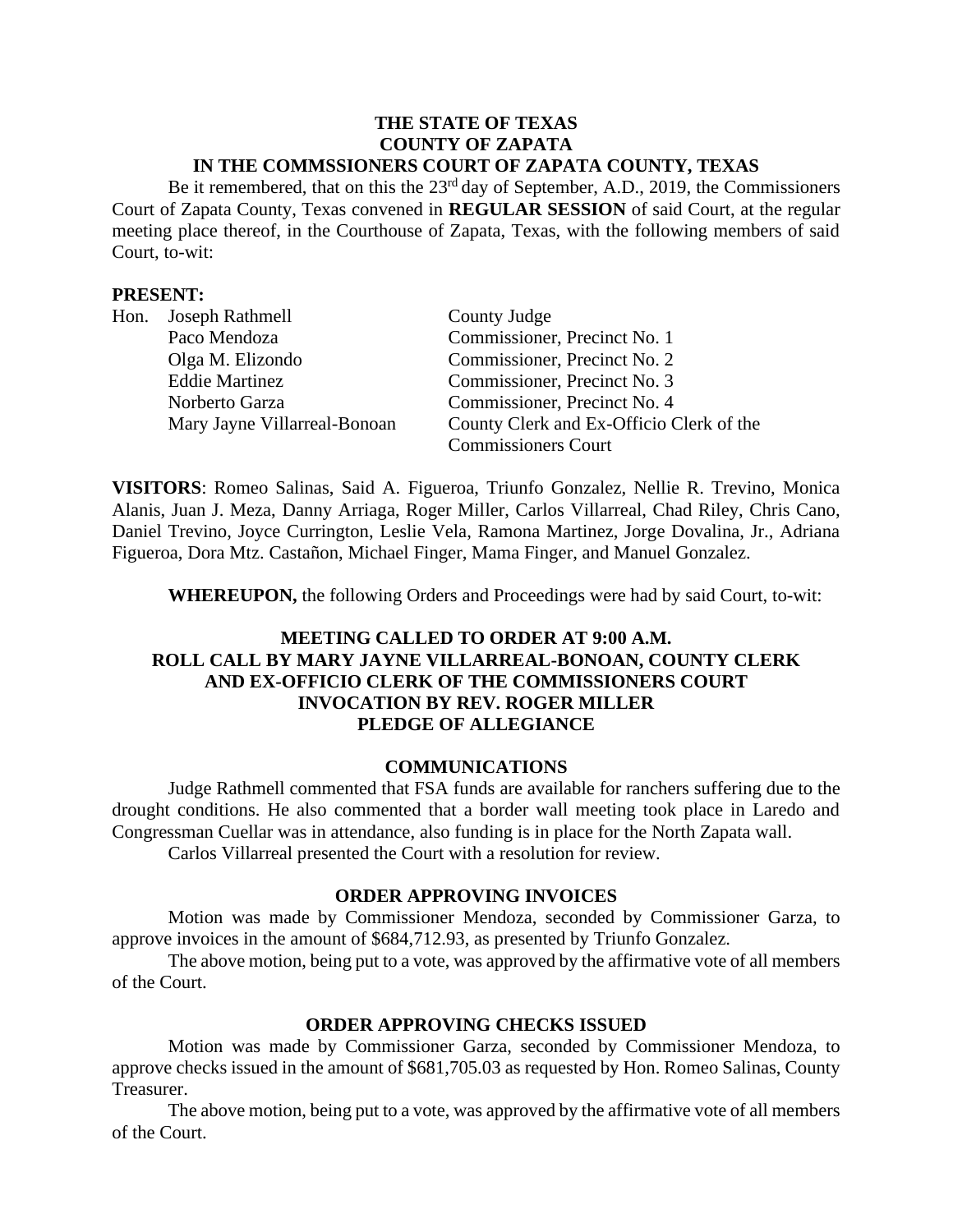### **REPORT ON BOYS AND GIRLS CLUB OF ZAPATA**

Leslie Vela, C.E.O of the Boys and Girls Club reported that Summer ended with a bang as the kids held a talent show. They will be having a back to school program. A basketball benefit camp was held for Julie Duran. They also had a plat sale, among the cooks were Mario Garcia, Ramon Montes and Manuel "Papo" Longoria.

# **PRESENTATION BY HYDRO-PRO SOLUTIONS ON WATER METERS**

Chris Philips of Hydro-Pro Solutions gave a presentation to the court on the commercial water meters. Zapata County has a total of 3,755 meters installed. (Presentation package attached.)

## **RETIRMENT OF ANDRES BOTELLO FROM ZAPATA COUNTY EFIRE DEPARTMENT**

Mr. Andres Botello was recognized for his retirement from Zapata County Fire Department after 34 years of service. Mr. Botello was not present.

## **ORDER APPROVING USE OF COUNTY FACILITIES BY RAM NUTRITION SERVICES FOR USDA CHILD ADULT CARE FOOD PROGRAM (CACFP)**

Motion was made by Commissioner Martinez, seconded by Commissioner Elizondo, to approve the use of the county facilities by RAM Nutrition Services for the USDA Child Adult Care Food Program (CACFP).

The above motion, being put to a vote, was approved by the affirmative vote of all members of the Court.

## **ORDER APPROVING LETTER OF SUPPORT FOR UNITED MIGRANT OPPORTUNITY SERVICES (UMO) HEAD START/EARLY HEAD START FOR FUNDING APPLICAITON**

Motion was made by Commissioner Martinez, seconded by Commissioner Garza, to approve a letter of support for UMOS Head Start/Early Head Start for funding application as requested by Hon. Joe Rathmell, County Judge.

The above motion, being put to a vote, was approved by the affirmative vote of all members of the Court.

## **ORDER ADOPTING RULES AND PROCEDURES FOR OPERATION OF ZAPATA COUNTY GUN RANGE**

Motion was made by Commissioner Martinez, seconded by Commissioner Mendoza, to approve and adopt new rules and procedures regarding the operation of the Zapata County Gun Range. Use of Zapata County Gun Range is for the exclusive use of law enforcement activities by Zapata County Sheriff's Office and other agencies as requested by Hon. Joe Rathmell, County Judge.

The above motion, being put to a vote, was approved by the affirmative vote of all members of the Court.

## **ORDER REQUESTING RFP'S FOR FUTURE PROJECTS ADMINISTRATION AND REVIEW OF ACTIVE COLONIA TXCDBG GRANTS**

Motion was made by Commissioner Garza, seconded by Commissioner Elizondo, to approve request for RFP's for future Colonia TXCDBG grant projects administration. Triunfo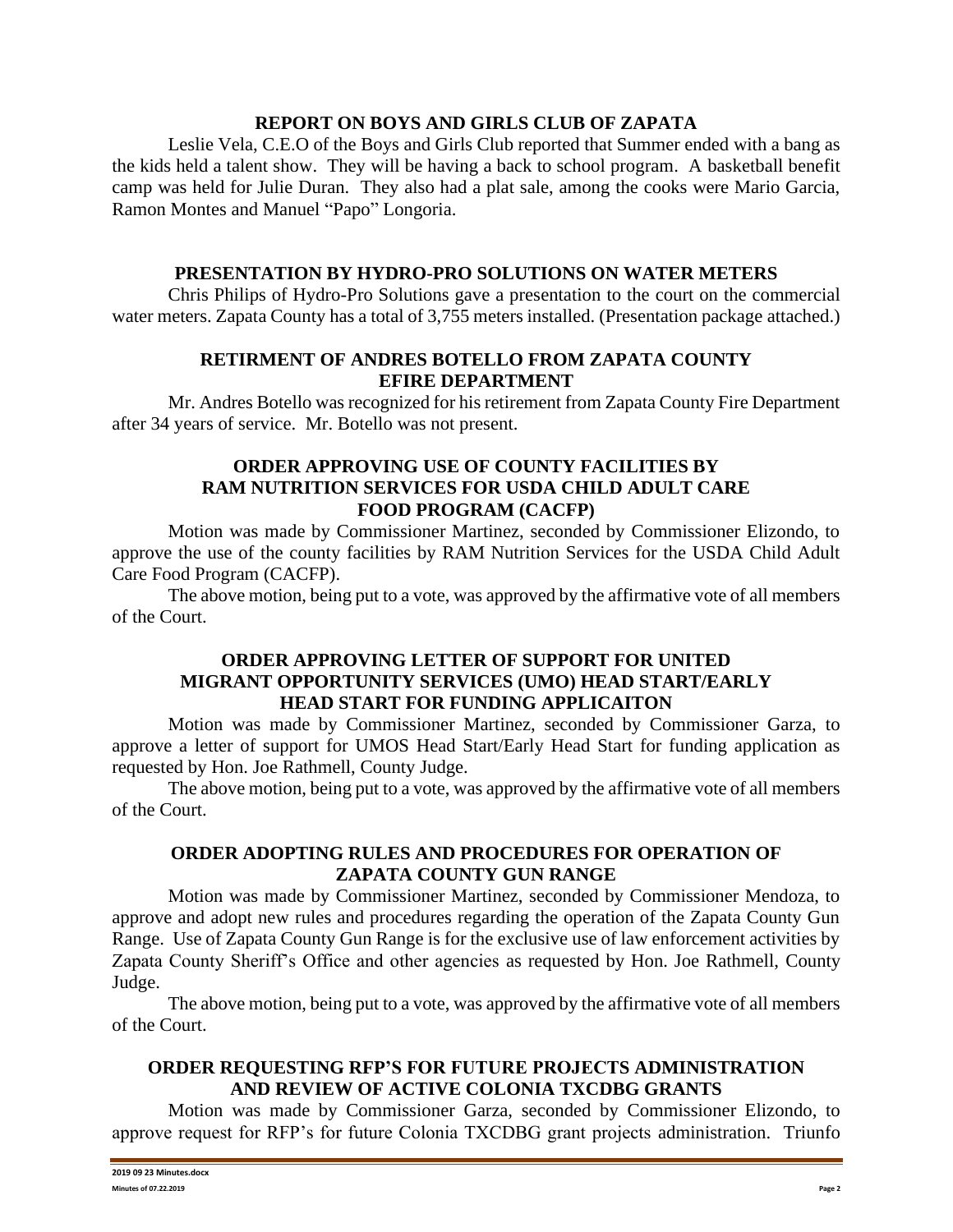Gonzalez reported on the ongoing projects at Las Cruces, Falcon Mesa (Raven and Pelican), Falcon Mesa (Cardinal and Crane). (See attachment)

The above motion, being put to a vote, was approved by the affirmative vote of all members of the Court.

## **ORDER APPROVING REIMBURSEMENT OF TAXES COLLECTED DURING FISCAL YEAR 2012 TO 2017 DUE TO OUTCOME OF LAWSUITS**

Motion was made by Commissioner Martinez, seconded by Commissioner Mendoza, to approve reimbursement of taxes collected during fiscal year 2012 to 2017 in the amount of \$121,680.25 (USAC \$97,547.25 and Valerus Compression \$24,132.90) due to the outcome of lawsuits styled Cause No. 8200, 8410, 8782, 9240, 10004, 8206, and 8427 as requested by Hon. Joe Rathmell, County Judge.

The above motion, being put to a vote, was approved by the affirmative vote of all members of the Court.

## **TO APPROVE REQUEST FOR PAYMENT OF \$64,536.000 FOR PURCHASE OF PIPE HUNTER SEWER CLEANER FOR THE SEWER PLANT**

Requested by Nellie Treviño, Personnel Director. No action was taken on this item.

## **ORDER TO PURCHASE NECESSARY DEVICES FOR iDOCKET JUDGES BENCH SYSTEM FOR ZAPATA COUNTY DISTRICT CLERK'S OFFICE AND 49TH DISTRICT COURT**

Motion was made by Commissioner Garza, seconded by Commissioner Elizondo, to approve to purchase necessary devices (computers, monitors, etc.) for iDocket Judges Bench System for the Zapata County District Clerk's Office and the 49<sup>th</sup> District Court. Invoices in the amount of \$4,975.93 to be paid from the Technology Fund #62-582-392 to have this program available by October 1, 2019 as requested by Dora Mtz. Castañon, District Clerk.

The above motion, being put to a vote, was approved by the affirmative vote of all members of the Court.

## **ORDER TO DENY REQUEST TO PURCHASE VEHICLE FOR ZAPATA COUNTY THROUGH BUY BOARD TO BE TRANSFERRED TO ZAPATA COUNTY PPRAISAL DISTRICT**

Motion was made by Commissioner Martinez, seconded by Commissioner Mendoza, to deny request to approve purchase of vehicle for Zapata County through Buy Board to be transferred to Zapata County Appraisal District, with reimbursement as requested by Nellie Treviño, Personnel Director.

The above motion, being put to a vote, was approved by the affirmative vote of all members of the Court.

## **ORDER ACCEPTING RESIGNATION OF FIRE FIGHTER/PARAMEDIC, MAURO RAMON, EFFECTIVE SEPTEMBER 25, 2019 AND RESIGNATION OF FIRE FIGHTER/PARAMEDIC BENJAMIN MARTINEZ, EFFECTIVE SEPTEMBER 8, 2019**

Motion was made by Commissioner Mendoza, seconded by Commissioner Martinez, to accept the resignation of Fire Fighter/Paramedic Mauro Ramon, effective September 25, 2019 and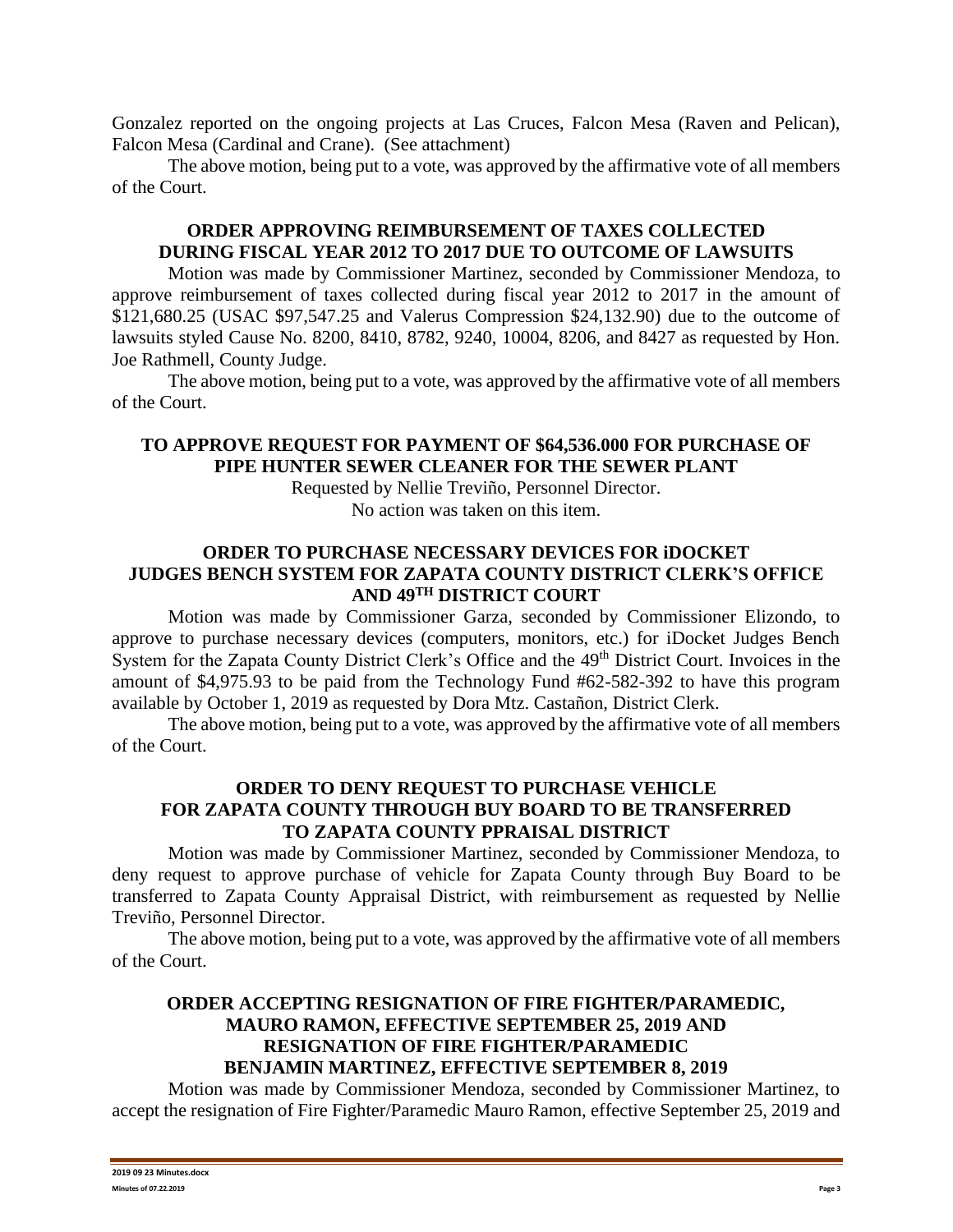the resignation of Fire Fighter/Paramedic Benjamin Martinez, effective September 8, 2019 as requested by Fire Chief, J.J. Meza.

The above motion, being put to a vote, was approved by the affirmative vote of all members of the Court.

## **ORDER APPROVING TO MOVE GABRIELA I. GONZALEZ FROM SLOT 12 TO SLOT 21**

Motion was made by Commissioner Garza, seconded by Commissioner Mendoza, to approve to move Gabriela I. Gonzalez, from slot #12 to slot #21 as Lieutenant, effective September 23, 2019 as requested by Fire Chief, J.J. Meza.

The above motion, being put to a vote, was approved by the affirmative vote of all members of the Court.

## **ORDER APPROVING REQUEST TO HIRE FIRE FIGHTER/PARAMEDIC**

Motion was made by Commissioner Garza, seconded by Commissioner Martinez, to approve request to hire a Fire Fighter / Paramedic on slot #12, slot #24 and slot #25 at \$12.94 per hour as requested by Fire Chief, J.J. Meza.

The above motion, being put to a vote, was approved by the affirmative vote of all members of the Court.

### **ORDER APPROVING PURCHASE OF NEW WATER INTAKE PUMP AS PER ESTIMATE/PROPOSAL**

Motion was made by Commissioner Garza, seconded by Commissioner Mendoza, to approve purchase of a new water intake pump as per estimate/proposal for the amount of \$78,600 from RAMSA Electromechanic Inc., as requested by Carlos Treviño, Water Plant Manager.

The above motion, being put to a vote, was approved by the affirmative vote of all members of the Court.

## **ORDER APPROVING REVIEW OF BID AND AWARD CONTRACT FOR COLORADO ACRES SEWER IMPROVEMENT PROJECT**

Motion was made by Commissioner Garza, seconded by Commissioner Mendoza, to approve review of bids and award contract to 4 Big Construction, being the lowest bidder, with a bid for the amount of \$295,289.02 for the Colorado Acres Sewer Improvement Project as requested by Manuel Gonzalez, Premier Engineering.

The above motion, being put to a vote, was approved by the affirmative vote of all members of the Court.

## **ORDER APPROVING INVOICE FOR ZAPATA COUNTY WASTEWATER TREATMENT PLANT AND REVIEW OF PROJECT**

Motion was made by Commissioner Mendoza, seconded by Commissioner Martinez, to approve invoice in the amount of \$162,048.37 payable to EJDCD (retainage remaining \$329,345.05) for the Zapata County Wastewater Treatment Plant as requested by Manuel Gonzalez, Premier Engineering.

Mr. Gonzalez reported retainage was left behind until all items are completed; some completed items include security lighting, air filtration, air conditioning unit, water that went into control room was also addressed. Sulphur dioxide has been scheduled to be completed although it was not part of the contract and chlorine chamber has been repaired. Keys to rooms have been handed over to operators. Screen on clarifier on drain will be addressed, but was not part of the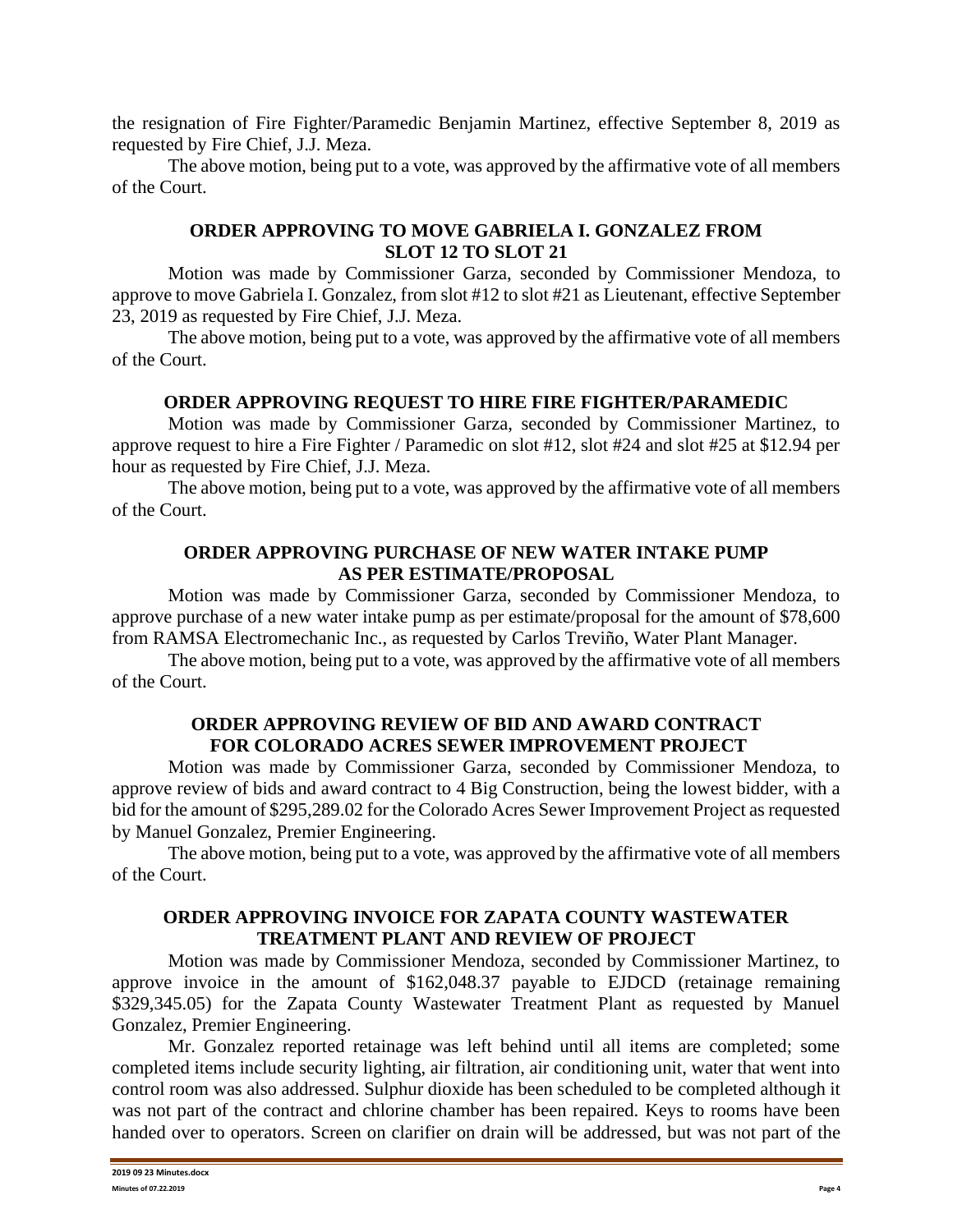contract. All items on contract have been completed. Pending are other requests that were not part of the contract. Grounds will be re-graded and vegetation placed.

The above motion, being put to a vote, was approved by the affirmative vote of all members of the Court.

## **ORDER APPROVING RIGHT OF WAY USE TO INSTALL AN INTERCONNECTION WATERLINE BETWEEN ZAPATA COUNTY AND SIESTA SHORES**

Motion was made by Commissioner Martinez, seconded by Commissioner Mendoza, to approve Right of Way (ROW) use to install an interconnection waterline between Zapata County and Siesta Shores as requested by Manuel Gonzalez, Premier Engineering.

The above motion, being put to a vote, was approved by the affirmative vote of all members of the Court.

## **ORDER APPROVING CLOSURE OF RATHMELL DRIVE FROM LINCOLN STREET TO EAST FENCE LINE OF BOYS AND GIRLS CLUB ON OCTOBER 31, 2019 FOR TRUNK OR TREAT EVENT**

Motion was made by Commissioner Mendoza, seconded by Commissioner Elizondo to approve the closure of Rathmell Drive from Lincoln Street to the East fence line of the Boys and Girls Club on October 31, 2019 from 4:00 p.m. until 9:00 p.m. for the Trunk or Treat event as requested by Leslie Vela, C.E.O. Boys and Girls Club.

The above motion, being put to a vote, was approved by the affirmative vote of all members of the Court.

### **ORDER APPROVING LINE ITEM TRANSFERS**

Motion was made by Commissioner Garza, seconded by Commissioner Mendoza, to approve the following line item transfer to meet departmental needs:

|             | <b>DEPARTMENT</b>   | LINE TEM   | FUND          | <b>AMOUNT</b> |
|-------------|---------------------|------------|---------------|---------------|
| <b>FROM</b> | Commissioner Pct. 2 | 10-002-428 | Travel Pct. 2 | \$984.21      |
| TО          | Commissioner Pct. 2 | 10-002-392 | Parks Pct. 2  | \$984.21      |

as requested by Hon. Olga M. Elizondo, Commissioner Pct. 2.

The above motion, being put to a vote, was approved by the affirmative vote of all members of the Court.

Motion was made by Commissioner Garza, seconded by Commissioner Mendoza, to approve the following line item transfers to meet departmental needs:

|             | <b>DEPARTMENT</b>   | LINE TEM     | <b>FUND</b>  | <b>AMOUNT</b> |
|-------------|---------------------|--------------|--------------|---------------|
| <b>FROM</b> | Commissioner Pct. 4 | 10-004-430   | Travel       | \$392.58      |
| TO.         | Commissioner Pct. 4 | $10-004-395$ | <b>Parks</b> | \$392.58      |
| <b>FROM</b> | Commissioner Pct. 4 | $10-004-310$ | Supplies     | \$1,000.00    |
| <b>TO</b>   | Commissioner Pct. 4 | 10-004-395   | Parks        | \$1,000.00    |

as requested by Hon. Norberto Garza, Commissioner Pct. 4.

The above motion, being put to a vote, was approved by the affirmative vote of all members of the Court.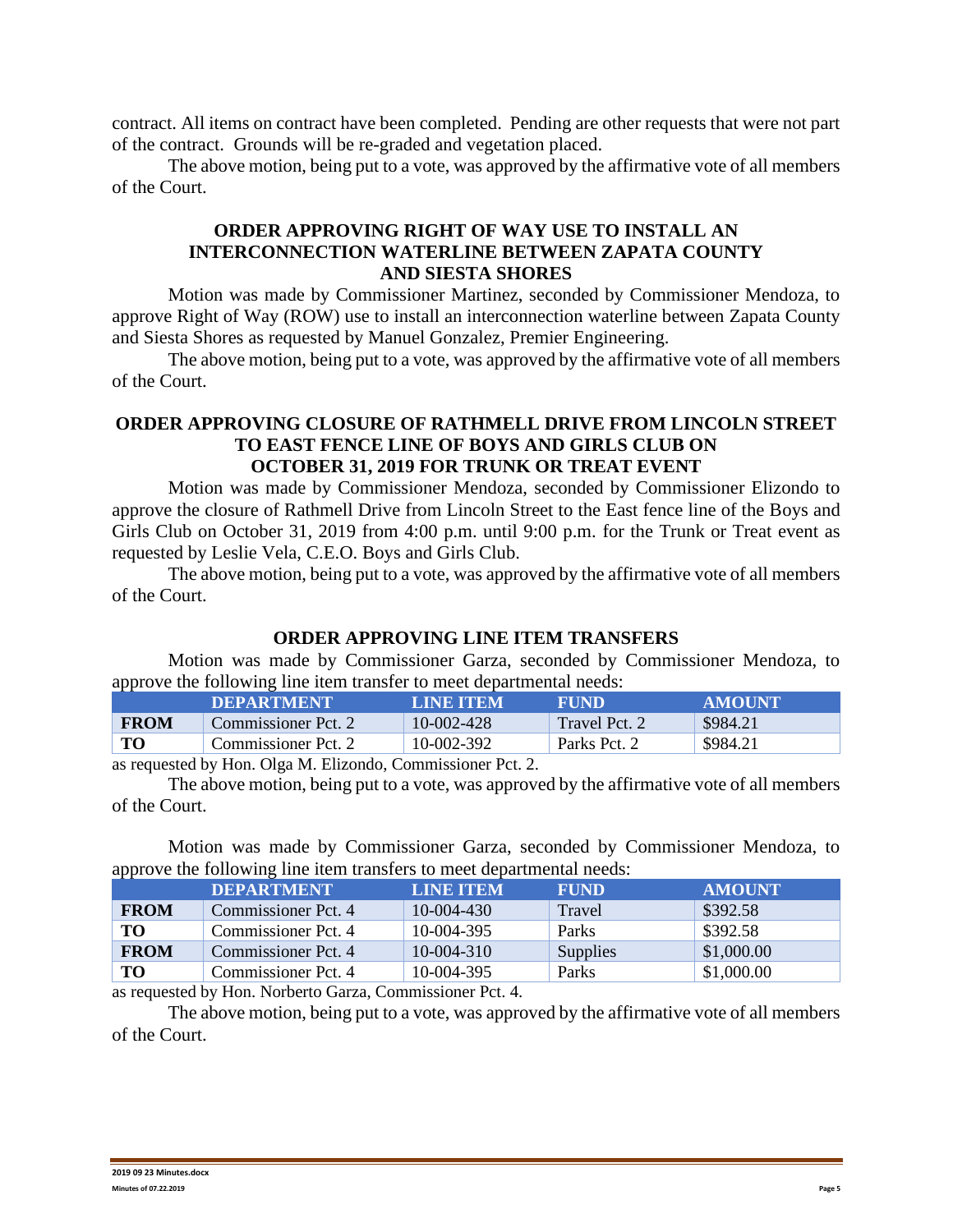Motion was made by Commissioner Garza, seconded by Commissioner Mendoza, to approve the following line item transfer to meet departmental needs:

| \$1,800.00<br><b>FROM</b><br>10-572-310<br>Supplies<br><b>Adult Probation</b> |  |
|-------------------------------------------------------------------------------|--|
| TO<br>\$1,800.00<br>$10 - 572 - 310$<br>Parks Pct. 2<br>Adult Probation       |  |

as requested by Jennifer Lozano, Adult Probation.

The above motion, being put to a vote, was approved by the affirmative vote of all members of the Court.

#### **MOTION WAS MADE BY COMMISSIONER MARTINEZ, SECONDED BY COMMISSIONER ELIZONDO, TO ENTER INTO EXECUTIVE SESSION**

*Before entering Executive Session, Commissioner Elizondo commented that she spoke to Jim Allison and she was told that it is not the Courts place to be listening to disputes in the departments where elected officials are involved. Judge Rathmell said given the nature of the dispute it was important for the Commissioners to hear the matter and employees want to have a way to be understood; the Court has that authority and it can become the county's problem because there may be allegations of liability.*

### **MOTION WAS MADE BY COMMISSIONER MENDOZA, SECONDED BY COMMISSIONER MARTINEZ, TO RETURN TO REGULAR SESSION**

#### **NO ACTION WAS TAKEN ON ITEMS DISCUSSED IN EXECUTIVE SESSION**

To address dispute between Tax Assessor Deputy Clerk and Zapata County Tax Assessor as requested by Hon. Joe Rathmell, County Judge. *Closed Session/Executive Session is requested pursuant to Texas Government Code Title 5, Subchapter D, Section 551.071/551.074(A)(B) Consultation with Attorney, Personnel Matters.*

To discuss Personnel Matters regarding the approval of an extended leave of absence request as requested by Nellie Treviño, Personnel Director. *Closed Session/Executive Session is requested pursuant to Texas Government Code Title 5, Subchapter D, Section 551.071/551.074(A)(B) Consultation with Attorney, Personnel Matters.*

#### **ADJOURN**

Motion to adjourn was made by Commissioner Mendoza, seconded by Commissioner Martinez, and being put to a vote, was approved by the affirmative vote of all members of the Court.